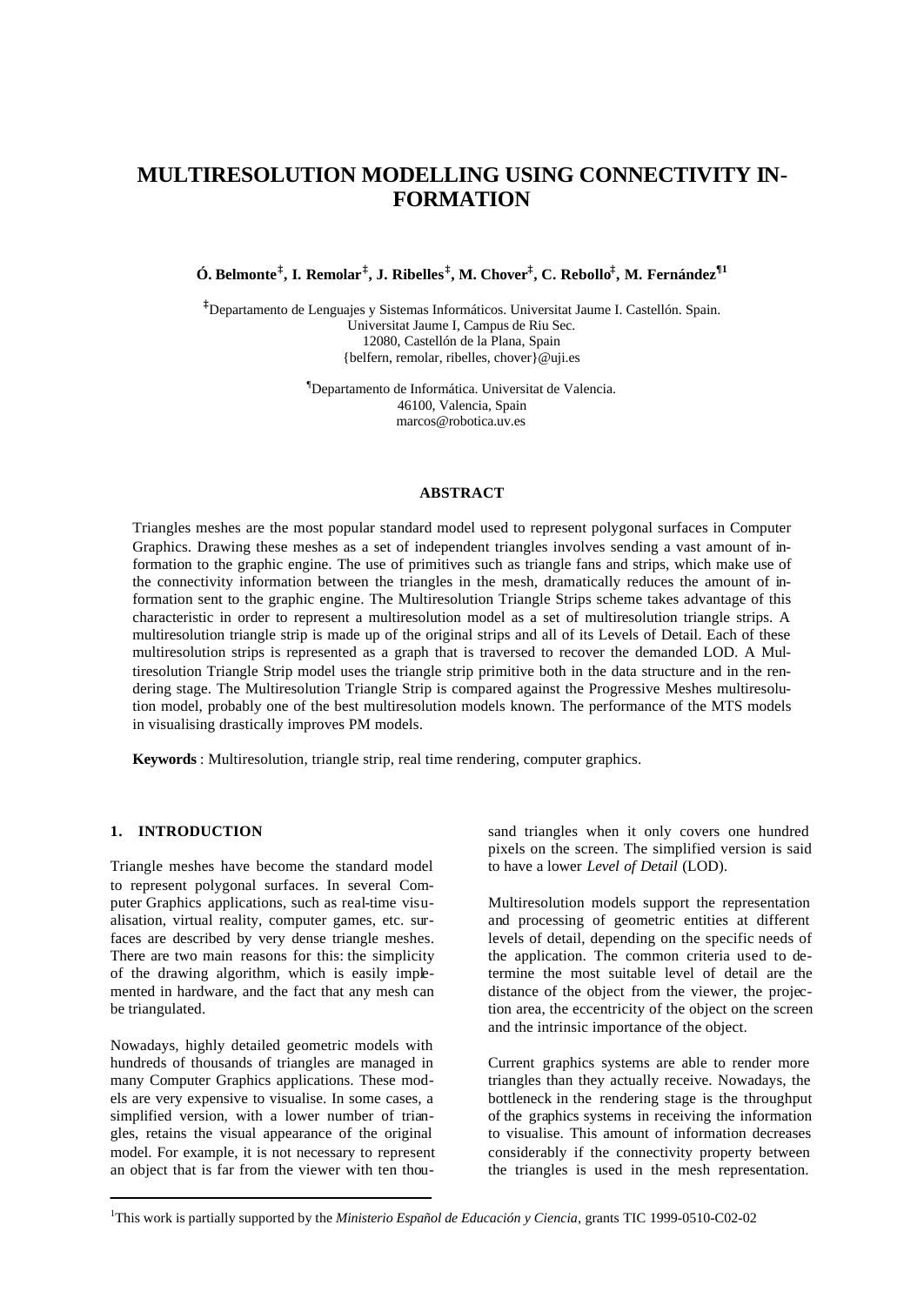Some graphic primitives such as triangle fans and strips take advantage of this property. These appear as drawing primitives in some graphics libraries, such as *OpenGL*.

All the multiresolution models in the literature, except *MOM-FAN* [Ribel2000] use the triangle primitive as a base in both the data structure and in the rendering stage. Multiresolution Triangle Strip (MTS) is the first scheme that represents a multiresolution model using the triangle strip primitive in these two stages. An MTS model consists in a set of multiresolution strips. A multiresolution strip represents the original strip and all its LODs. Each of these strips is represented as a directed graph with weights in its arcs.

In section 2, we review the work carried out up to now, including algorithms for searching triangle strips in triangle meshes and multiresolution models that use the triangle fan or strip primitive during the rendering stage. In section 3, the MTS model is presented, together with its data structure and the recovery algorithm. We show, by means of an example, how a graph is constructed and how to **e**cover a specific level of detail. In section 4, the results are shown and are compared with the results from Progressive Meshes [Hoppe1996]. Finally, in section 5, conclusions and future work are presented.

## **2. PREVIOUS WORK**

In this section, several pieces of work relative to the multiresolution model presented in this paper are briefly reviewed. First, algorithms for searching strips over a polygonal surface are discussed. After this, we review the simplification algorithm by Garland and Heckbert [Garla1997a], which has been used to obtain the coarse meshes of the original model. Other multiresolution models that use

triangle fans or strips either in the data structures or in the rendering stage are discussed.

#### **2.1 Triangle strip search algorithms**

A triangle strip uses the connectivity information to represent a polygonal surface. An example of a triangle strip is shown in Fig. 1.a. This strip is codified as the vertex sequence  $0,1,2,3,4,5,6,7$ , where the triangle i is composed of the vertices i, i+1 and i+2. In this way, only T+2 vertices need to be sent to the graphics system to render T triangles, as opposed to the 3T vertices that need to be sent when the surface is rendered as a set of independent triangles. In some vertex sequences, a special operation, called swap is required. Figure 1.b shows an example of this operation. The vertex sequence that represents the strip is  $0.1, 2.3, 4.5, 6$ , swap, 7,8. As we can see, it is necessary to exchange vertices 5 and 6 to represent the strip correctly. This operation can be simulated by repeating some vertices; in this case, the vertex sequence would be 0,1,2,3,4,5,6,5,7,8. A triangle strip that can be represented without any swap operation is called a sequential strip; and a triangle strip that needs this operation, is called a *generalised strip*.

The search for the best set of triangle strips in a mesh is an NP-complete problem [Arkin1996]. Thus, it is necessary to use some heuristic strategies in the search. The algorithm by Evans et al. [Evans1996] is used in the construction of/by the MTS model. This algorithm, called STRIPE, is in the public domain at http://www.cs.sunysb.edu/~stripe/. The STRIPE algorithm allows control over some parameters in the search process, such as the use of swap operations.



Figure 1: a) Example of a strip, the vertex sequence that represents this strip and its associated graph. b) Example of a strip with a swap operation and the graph that represents it.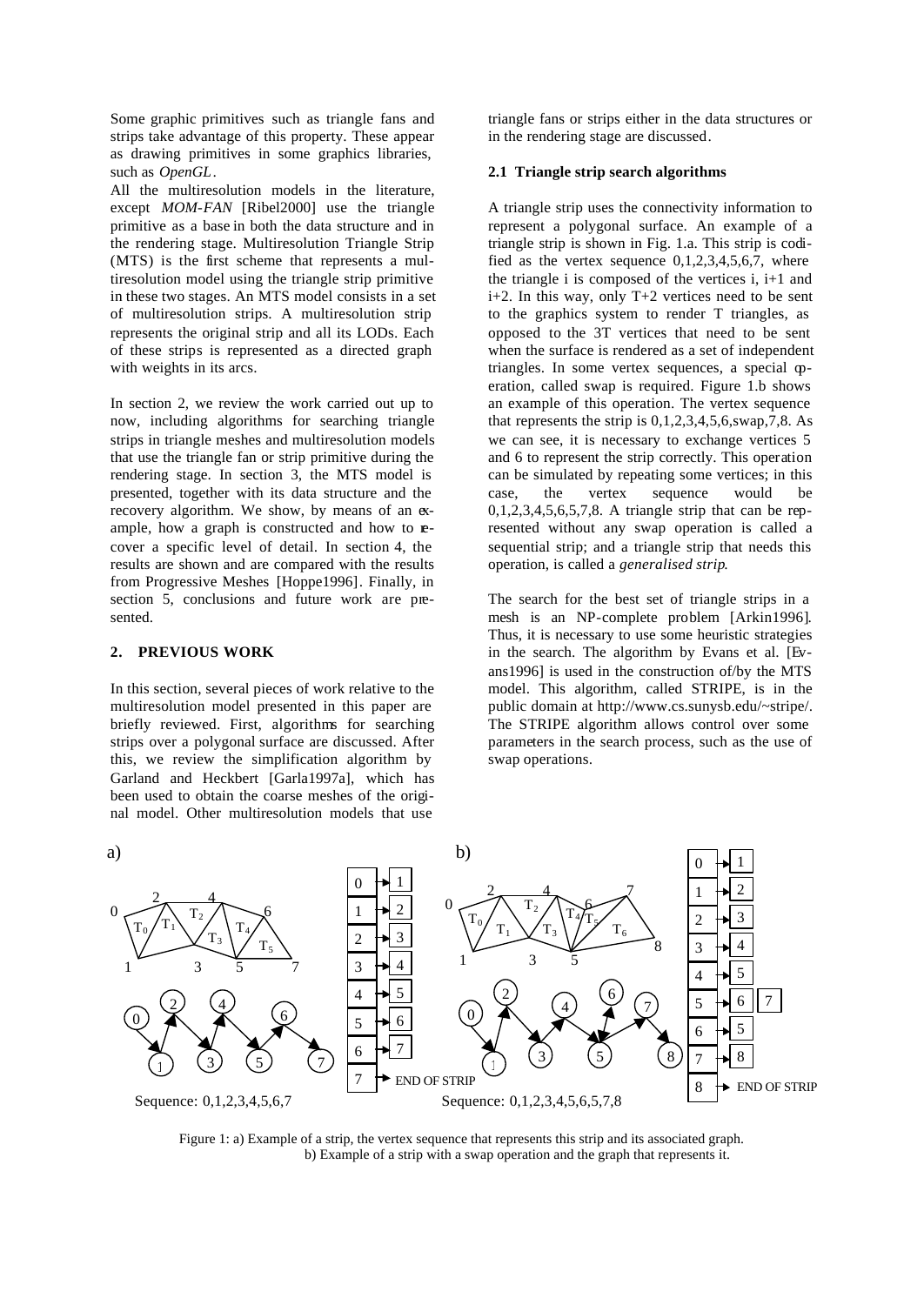#### **2.2 Simplification using vertex pair contraction.**

Every multiresolution model needs a simplification method that provides various geometric descriptions of the original polygonal surface with fewer geometric primitives. A simplified object has to maintain the appearance of the original model as much as possible. Similarity measurements between an original mesh and a simplified one can be performed using an appearance-based metric [Linds2000] or a geometric measure[Cigno1998]<sup>.</sup>

There are important surveys where several simplification methods that have appeared in the literature [Garla1997b] are classified. Simplification algorithms based on iterative contraction are of particular interest because they have been used to construct multiresolution model representations.

The simplification method used in Multiresolution Triangle Strips is the method proposed by Garland and Heckbert [Garla1997a]. This method, called *Qslim*, is in the public domain at http://www.cs.cmu.edu/~garland/quadrics/. It is based on iterative vertex pair contraction. A 4x4 symmetric matrix **Q**i is associated with each vertex  $v_i$ . This matrix represents the distance from the vertex to the set of planes that share it. When a pair of vertices is contracted, their matrices are added together to form the matrix for the resulting vertex.

#### **2.3 Multiresolution modelling.**

Garland [Garla1999] defines a multiresolution model as a model representation that captures a wide range of approximations of an object and which can be used to reconstruct any one of them on demand.

The multiresolution models can be classified in two large groups: discrete multiresolution models, which contain a lower number of levels of detail and a control mechanism to determine which is the most adequate one in each moment, and the continuous multiresolution models, which capture a vast range of, virtually continuous, approximations of an object. These can be subdivided into two main classes, according to their structure: tree-like models, and historical models [Puppo1999].

In a discrete multiresolution model, there is no relation among the levels of detail of the object. Thus, the size of these models increases rapidly when some new levels of detail are included. They usually store between five and ten levels of detail. Some graphic standards, such as VRML or Open-Inventor, use discrete multiresolution models. These models are easily implemented and can be edited by the users and optimised for rendering. The main disadvantage is the *visual artefact* that occurs during the change between two levels of detail. One solution to decrease this visual artefact is to draw both levels of detail of the object using transparency methods, but rendering time is increased.

In continuous multiresolution models, two consecutive levels of detail differ by a reduced number of triangles. These small changes introduce a minimal visual artefact. On the other hand, the size of the models decreases as compared to the discrete models because no duplicate information is stored. The Progressive Meshes model of Hugues Hoppe [Hoppe1996] is the most well known continuous multiresolution model nowadays. It is included in Microsoft's DirectX 8.0 graphic library.

## **2.3.1 Multiresolution models using triangle fans or strips primitives.**

In this section, a review of the reduced number of models that use the triangle fans or strips primitive are revised. These models use these primitives at either the storage stage or the rendering stage.

Hoppe [Hoppe1997] has utilised strips in the rendering stage in a view-dependent multiresolution model. After selecting which triangles to draw, strips of triangles are searched. Through experimentation, Hoppe concludes that the fastest triangle strip search algorithm is a greedy one. In this greedy algorithm, each of the non-drawn triangles begins a new strip, which grows through its nonrendered neighbours. In order to reduce the strip fragmentation, strips are grown in a clockwise spiral manner.

El-Sana et al. [El-San1999] have developed a viewdependent multiresolution model based on an edgecollapsing criterion. The first step in constructing the model is to search triangle strips on it. These triangle strips are stored in a data structure called a skip list [Pugh1990]. Once the multiresolution model has determined which triangles to visualise, the skip list is processed. If none of its triangles has been collapsed, the strip is drawn. Otherwise, the skip list is processed in order to update the strips. The triangle strips are not the basic primitives of the model they are used to speed up the rendering process.

The work presented in [Ribel2000] modifies [Ribel1998] using triangle fans as its basic representation primitive. Using this primitive, the storage cost is reduced, but the behaviour of this new model regarding its visualis ation time is similar to its predecessor. A short average fan length, the high percentage of degenerate triangles and the need to adjust the fans to the required LOD in real time all play a part in producing overall results which do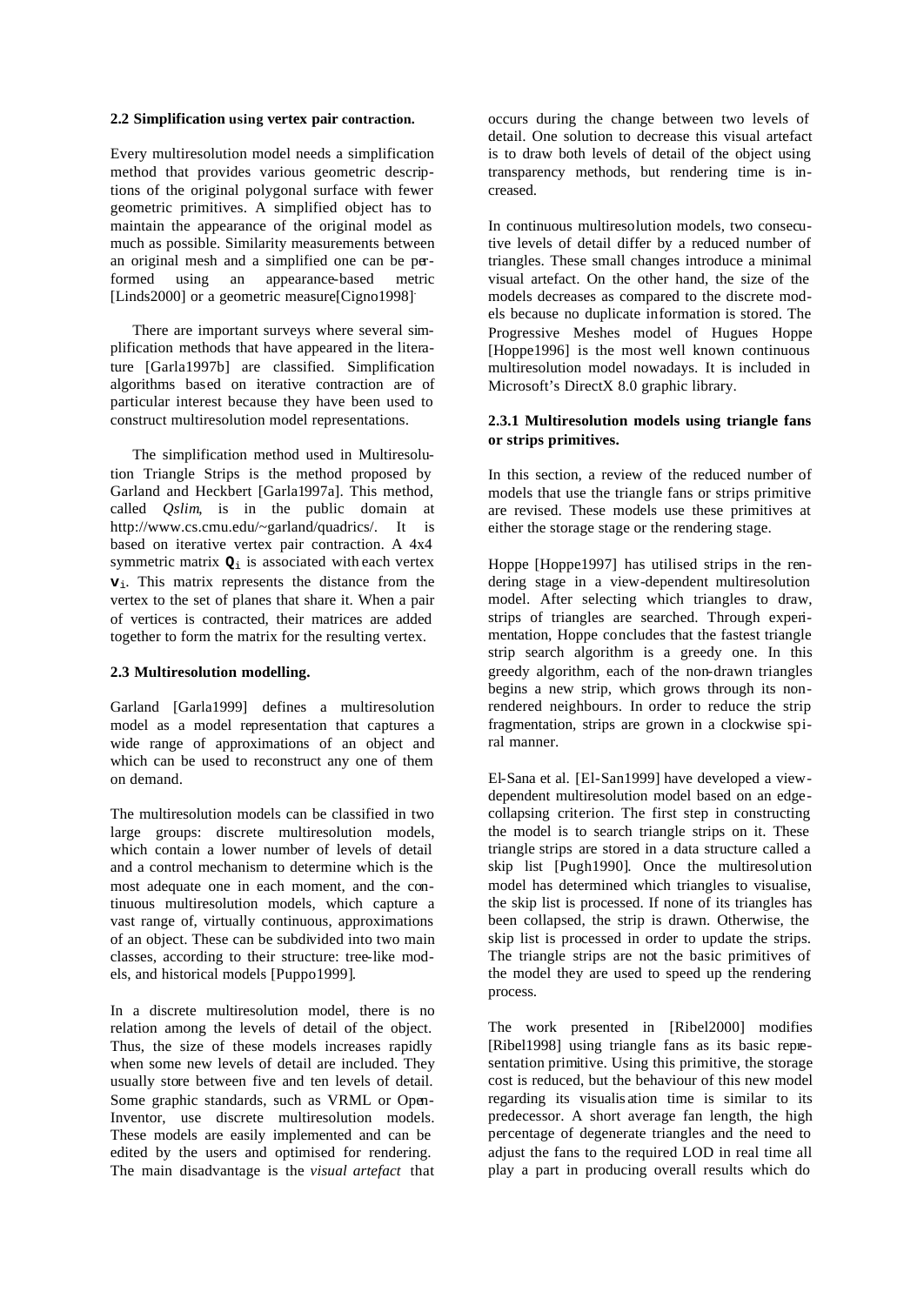not lead to a global improvement in visualisation time.

Neither of the previous models uses the triangle strip primitive in both the storage and the rendering stage. Hoppe searches the strips over the simplified model prior to rendering it. In the work by El-Sana, we need to know which triangles to render in order to update the original strips.

## **3 THE MTS MODEL**

The main idea is to build the model as a set of multiresolution triangle strips. A multiresolution strip is made of the original strip and all of its levels of detail. Each multiresolution strip is represented as a graph. The vertex sequence in a strip induces an order relationship between them. We conclude that the graph representing a multiresolution strip is a directed graph. Based on this fundamental structure, the level of detail recovery algorithm has graph traversal as its foundation.

In this section we describe data structures, how to build a multiresolution triangle strip and the level of detail recovery algorithm.

## **3.1 Data structures**

A multiresolution strip is made up of a graph, representing the strip in all levels of detail, and a list of strip beginnings (Listing 1: **class** Multiresolution-Strip).

Conceptually, each node on the graph represents a strip vertex and each directed arc of the graph represents an inner edge of the strip. The arc direction is determined by the order of vertices in the sequence representing the strip. Two nodes joined by an arc in a graph are called adjacent. If the graph is a directed one, an arc that joins a node v to another node w is incident from v and incident to w. In practice, a graph is represented by an adjacency list [Brass1996], (see Fig. 2.c). In this representation, all nodes on the graph are elements of an array, and all incident nodes form another node belonging to its adjacency list.

Each strip vertex, represented by a graph node, has three fields. The first field is an index to the memory address where the geometric data of the vertex is allocated. The second field is a pointer to the adjacency list of the node. The third field is an index pointing to the next node to be visited in the level of detail extraction process. See Listing 1, **class** ColumnNode.

Each inner edge of the strip, represented by an adjacency list element, has two fields. The first field is an index to the element in the column vector where the next vertex in the strip sequence is. The

second field is an integer specifying the maximum level of detail at which the arc can be traversed in the level of detail extraction process. See Listing 1, **class** RowNode. In section 3.2, the use of this field will be shown with an example.

The list of strip beginnings specifies, for each level of detail, which is the initial vertex of the strip. The initial vertex changes as the strip is simplified. Each strip beginnings element has three fields. The first field specifies the index to the element in the column vector that is the beginning of the strip. The second field specifies the maximum level of detail to where the vertex is the beginning of the strip. This structure has the same fields as the elements in the adjacency list, class RowNode, so it has not been necessary to implement a specific class.

```
class ColummNode {
    unsigned long vIndex;
   unsigned int currentInd;
    RowNode * neighbours;
};
class RowNode {
    unsigned int colIndex;
    unsigned long res;
};
class MultiresolutionStrip {
    RowNode * sBegin;
    ColummNode * colVertices;
};
```
Listing 1: MTS data structures.

## **3.1.1 Construction examples**

The construction of multiresolution strips starts from the initial strip. As the strip is simplified by means of a vertex pair contraction, the vertex  $\mathbf{r}$ quence changes. These changes in the vertex sequence should be introduced into the graph representing the strip.

Let's take the strip in Fig. 2.a) as an example. In this figure, the initial graph and the strip beginning list are shown. Let's label the maximum level of detail at which a strip can be represented as level of detail 0 (LOD 0). The vertex sequence at LOD 0 is  $0,1,2,3,4,5,6,7,-3$ . The special label  $-3$  specifies that the end of the strip has been reached. After the first vertex pair contraction the resulting vertex sequence is  $1,2,3,4,5,6,7,-3$ . The beginning of the strip has become vertex 1. This change is achieved by adding a new element to the list of strip beginnings; this element has 1 in its coIndex field and also has 1 in its res field. After the second vertex pair contraction the new vertex sequence is  $1,2,3,4,3,5,6,7,-3$ . At LOD 2 a swap operation between vertices 3 and 4 is needed. This change is achieved by adding two new elements, one to the adjacency list of vertex 4 (collndex = 3, res = 2) and the other to the adjacency list of vertex 3 (colIndex  $= 5$ , res  $= 2$ ). After the third vertex pair contraction two strips appear that have the common vertex 4.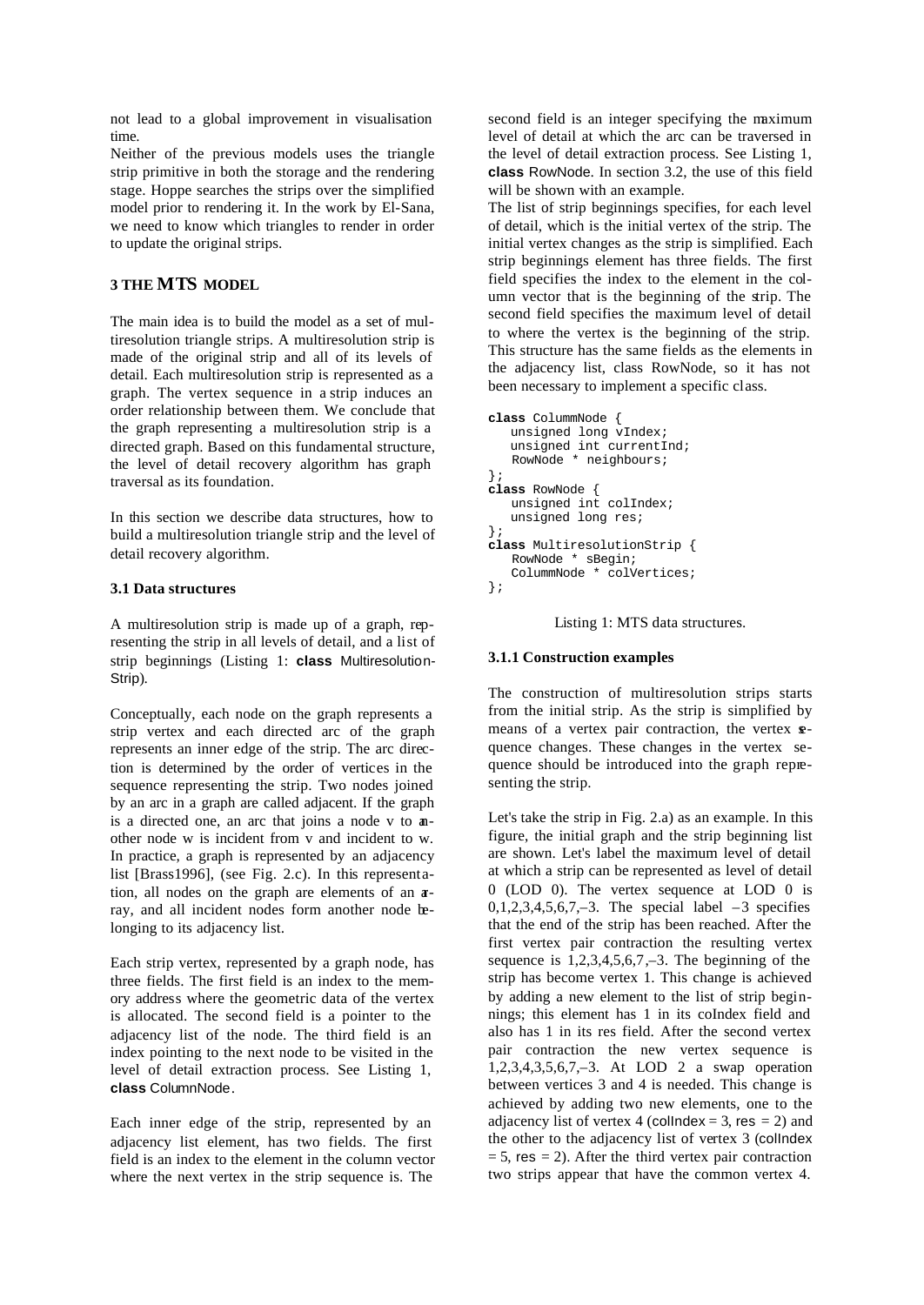The special label  $-1$  specifies that vertex 4 is the end of one strip and also the beginning of the other one, so the vertex sequence at LOD 3 is 1,2,4,– 1,6,7,–3. The new changes in the vertex sequence are achieved by adding the new elements as shown in Fig 2. After the last vertex pair contraction, the new vertex sequence is 1,2,6,–3 at LOD 4.

#### **3.2 Level of detail recovery algorithm**

The level of detail recovery algorithm traverses the graph, which represents the multiresolution strip, in order to extract the demanded level of detail. The algorithm proceeds in two steps. First, the algorithm seeks out the vertex at the beginning of the strip, from the list of strip beginnings, with a resolution compatible with the demanded level of detail. Here, compatible means that the element in the adjacency list has a res field that is larger or equal to the demanded level of detail. Second, the graph is traversed from the vertex at the beginning until a special –3 node is reached. The pseudo code of the algorithm is shown in Listing 2.

```
// First we search the strip beginning
while BeginNotFound and NodesBeginning
  NextBeginning;
endwhile
if BeginNotFound exit //This strip does not
else //exist at
this resolution
   while not EndStrip //While there are
                     //vertices in the strip
     while Neighbour.res < ResolutionDemmand
      nextNeighbour;
     endwhile
     if Node is not special node then
       DrawVertex;
     else if Node is -1 or Node is -2 then
       NewStrip;
     else if Node is -3 then
       EndStrip = true;
     endif
   endwhile
endif.
```






Figure 2: Construction of a multiresolution strip. a) Original and the sequence of vertex pair contraction. b) The detailed process of a multiresolution strip construction. c) The final multiresolution strip.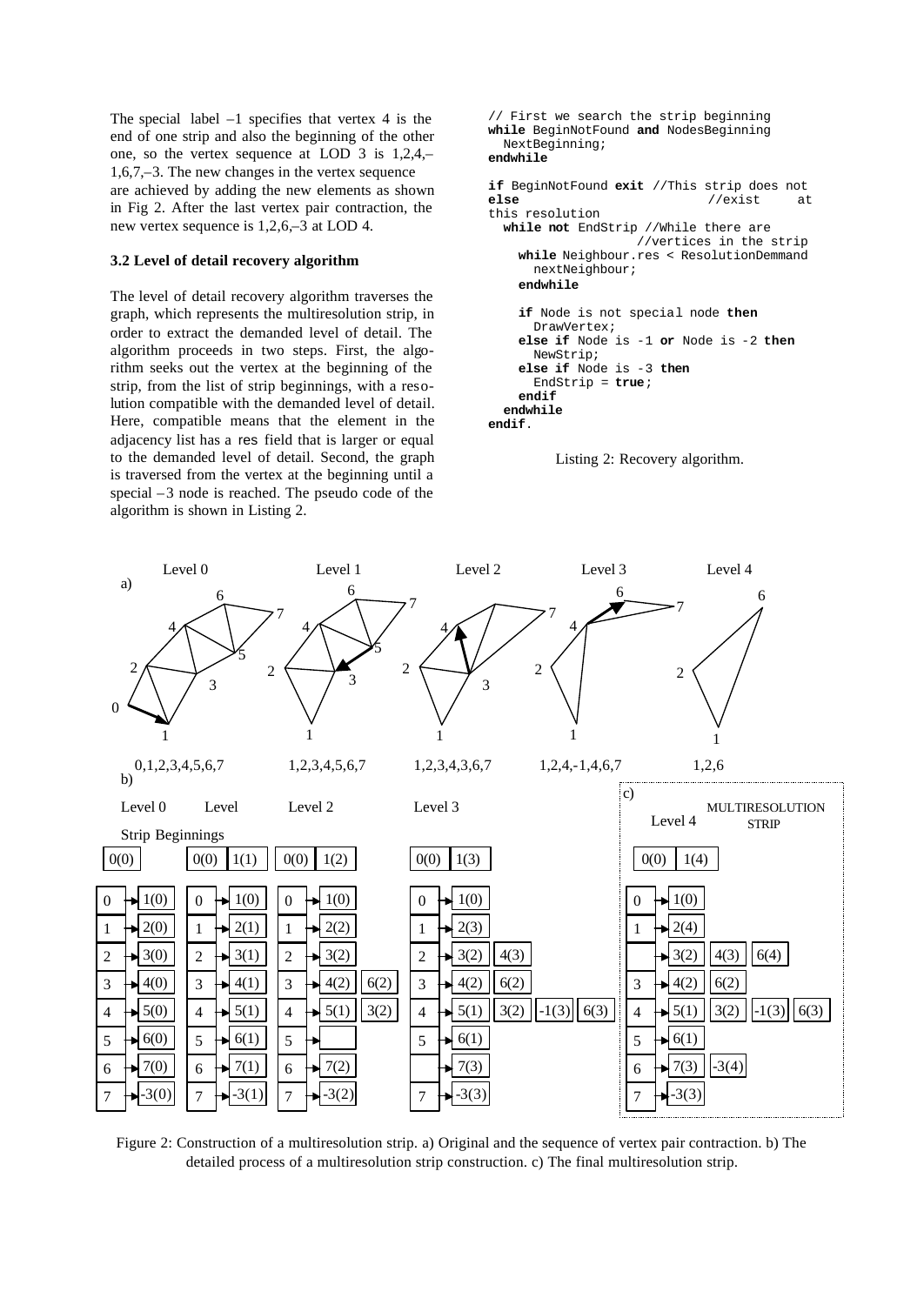

Figure 3: Two examples of the LOD recovery algorithm. a) The demanded resolution is 2. b) The demanded resolution is 4. The visited nodes are shown with a grey background.

#### **3.2.1 Recovery example**

Given the multiresolution shown in Fig. 2, let's suppose that the demanded LOD is 2. The first step of the algorithm is to find the vertex at the beginning of the strip at this resolution. The search begins at the first element in the list of strip beginnings, and sequentially it searches the first element which res filed as larger or equal to the demanded LOD. In this example, the first compatible element is 1, so this is the beginning of the strip at LOD 2.

A previous step, before the extraction, is to update the currentInd field of each element in the column vector. In this way, the search always begins at the first element in the adjacency list.

The next step is to search through the list of adjacencies of the node at the beginning of the strip with a res field compatible with the demanded LOD. In this example, the only node on the adjacency list has a res field compatible with the LOD demanded, so 2 is the next vertex in the sequence that represents the strip. After that, the currentInd field in the element at the column vector is updated in order to point to the next element on the list. The extraction continues until a vertex labelled –3 is reached, which, as we know, indicates the end of the strip. Figure 3.a shows the nodes extracted to recover the LOD 2. Figure 3.b shows the nodes extracted to recover the LOD 4.

#### **4 RESULTS**

The MTS model has been subjected to several tests. These tests are addressed at evaluating the visualization time in a real-time application. The results are compared with those of Progressive Meshes (PM) – probably one of the best-known models. PM uses the triangle primitive both in the data structures and at the rendering stage. Here we use our own implementation of PM, this has been tested and the same results were obtained as those published by the author.

The polygonal objects used in the test come from the *Stanford University Computer Graphics Laboratory* (http://wwwgraphics.stanford.edu/data/3Dscanrep/) and *Cyberware* (http://www.ciberware.com/models/).

| Model         | #Strips | #Triangle | #Vertices |
|---------------|---------|-----------|-----------|
| Cow           | 136     | 5804      | 2904      |
| Bunny         | 1229    | 69451     | 34834     |
| <b>Sphere</b> | 173     | 30624     | 15314     |
| Phone         | 1747    | 165963    | 83044     |

Table 1: Characteristics of the models.

The tests were performed on an HP Kayak XU with two Pentium III processors at 550 MHz and 1 Gb. of main memory. A GALAXY video card by Evans & Sutherland with 15 Mb. of video memory was used.

#### **4.1 Construction time and graph size**

A previous step is the construction of the model. This task is performed just once for every object. In order to obtain the size of the model graphs, it is supposed that an integer is 2 bytes in size and a pointer or long integer is 4 bytes in size. Table 2 shows the construction time and the object size for the objects used in the tests.

| Model           | Time (MTS)      | MTS (Mb.) | PM (Mb.) |
|-----------------|-----------------|-----------|----------|
| C <sub>ow</sub> | 31"             | 0.286     | 0.256    |
| Sphere          | 1 h. $36'$ 44'' | 2.145     | 1.318    |
| Bunny           | 3 h. 19' 6''    | 5.301     | 2.993    |
| Phone           | 37h 52' 20'     | 15.598    | 7.144    |

Table 2: Construction time for the MTS models and their size compared with those for PM.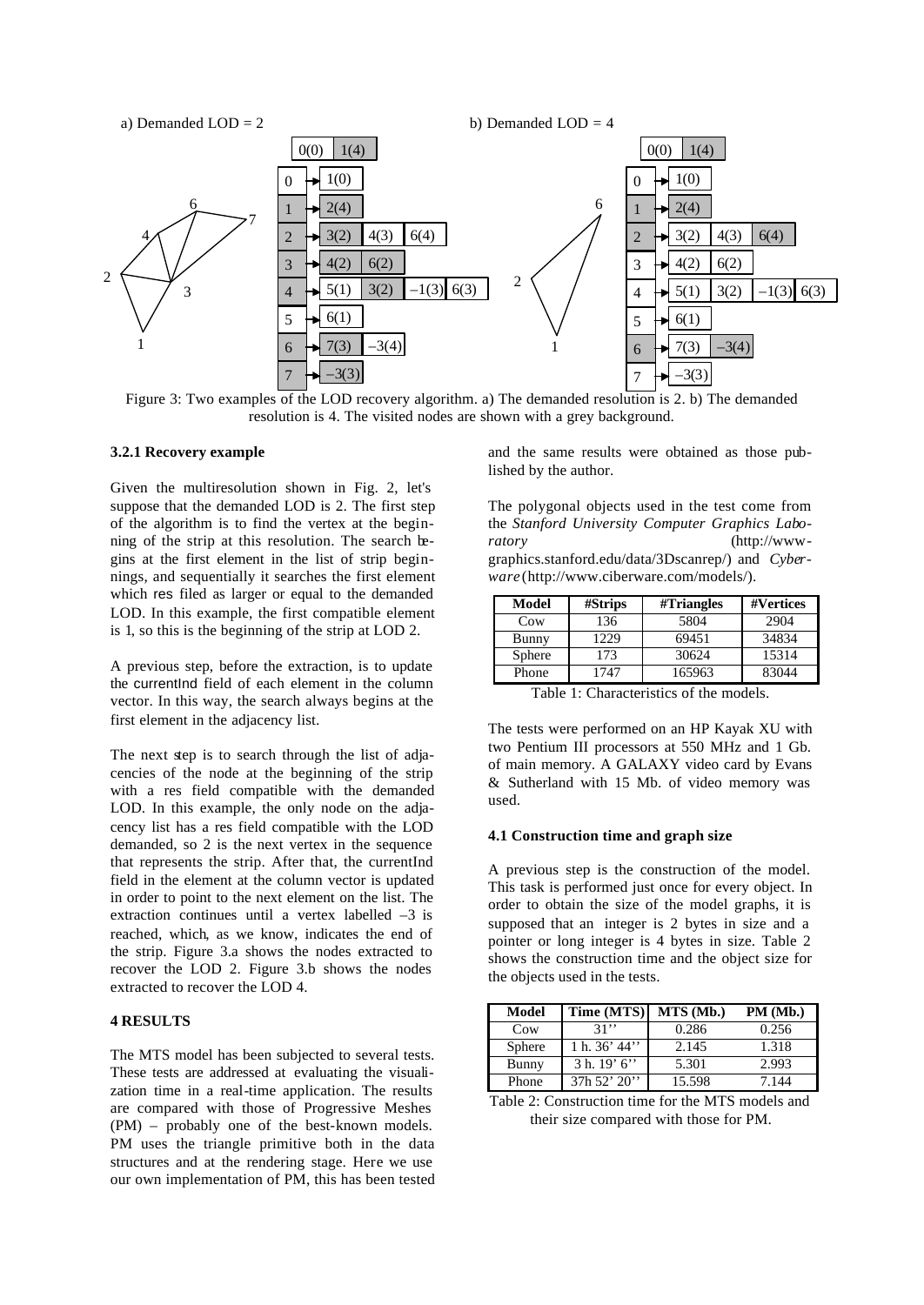#### **4.3 Visualization time**

The distance between the object and the viewer has been used as a criterion in selecting the demanded LOD. MTS models have been compared with PM models using this criterion. The greater the distance between the object and the viewer, the greater the LOD demanded. Exponential and linear behaviours have been used in this crit erion. The exponential behaviour produces large variations in the LOD when the object is close to the viewer and small variations when the object is far from the viewer. This behaviour simulates that of the real world.

Results are shown in Fig 5. Figures 5.a,c,e,g show the frame rate in a 'walkthrough' of each model with an exponential behaviour. Figures 5.b,d,f,h show the 'walkthrough' with a linear behaviour. The model moves away from the viewer as time passes. The x-axis is the walkthrough time; the y-axis is the frame rate.

The larger the number of triangles in the model, the lower the frame rate is. MTS model frame rates are always above 10 frames per second. PM Phone model frame rate is 5 for LODs close to 0, where the model has more triangles. Start ing from an LOD of 58,000 (the Phone model has 82,000 LODs), the MT Phone model obtains better frame rates than the MTS model. This is because the saving in the visualization time in MTS is lost in the recovery algorithm.

#### **5 CONCLUSIONS AND FUTURE WORK**

This paper presents a new multiresolution model. The main contribution is the use of the triangle strip primitive as the basis in both the data structure and the rendering stage. The decrease in the amount of information sent to the graphic engine is the main advantage. This reduces the bottleneck towards the graphic engine, thus speeding up the rendering stage.

MTS has been compared against PM. The MTS model sizes are bigger than PM models. A task for future work is to reduce the size of the model by taking advantage of the duplicated information stored in the graph that represents a multiresolution triangle strip.

The MTS visualization time is lower than that of PM. This can be extrapolated to all multiresolution models having the triangle primitive as their basis in the data structure. A task for future work is to check this statement by comparing MTS with other multiresolution models based on the triangle strips primitive.

The main disadvantage of MTS as compared to PM is the longer recovery time needed to extract the

demanded LOD. This is because PM uses coherence between two consecutive LOD extractions. Future work is to introduce coherence in MTS.

#### **REFERENCES**

[Arkin96] E. M. Arkin, M. Held, J. S. B. Mitchell and S. Skiena, Hamiltonian Triangulations for fast Rendering, *Visual Computer, 12(9)*, 429–444, 1996.

[Puppo1999] E. Puppo and R. Scopigno, Simplification, LOD and Multiresolution – Principles and Applications, *Tutorial Notes of EUROGRAPH-ICS'99*, 1999.

[Brass1996] G. Brassard and P. Bratley, Fundamentals of algorithmics, *Prentice Hall*, 1996.

[Hoppe1996] Hugues Hoppe, Progressive Meshes, *Proceedings of SIGGRAPH '96*, 99–108, 1996.

[Hoppe1997] Hugues Hoppe, View-dependent refinement of progressive meshes, *Proceedings of SIGGRAPH '97* , 189–197, 1997.

[El-San1999] J. El-Sana E. Azanli and A. Varshney, Skip Strips: Maintaining Triangle Strips for View-dependent Rendering, IEEE *Visualisation '99,* 131–138, 1999.

[Ribel2000] J. Ribelles, A. López, I. Remolar, O. Belmonte and M. Chover, Multiresolution Modelling of Polygonal Surface Meshes Using Triangle Fans. *Proceedings of 9th Discrete Geometry for Computer Imagery Conference,* 431–442, 2000.

[Ribel1998] J. Ribelles, M. Chover, J. Huerta and R. Quirós, Multiresolution Ordered Meshes, *Proceedings of 1998 IEEE Conference on Information Visualization IV '98*, 198–204, 1998.

[Garla1999] M. Garland, Multiresolution Modelling: Survey & Future Opportunities, *State of the Art Reports of EUROGRAPHICS '99*, 111–131, 1999.

[Garla1997b] M. Garland and P. Heckbert, Survey of polygonal surface simplification algorithms. *Course Notes of SIGGRAPH'97*, 1997.

[Garla1997a] M. Garland and P. Heckbert, Surface Simplification Using Quadric Error Metrics, *Proceedings of SIGGRAPH '97*, 209–216, 1997.

[Cigno1998] P. Cignoni, C. Rocchini and R. Scopigno, Metro: measuring error on simplified surfaces, *Computer Graphics Forum*, 167–174, 1998.

[Pugh1990] W. Pugh, Skip lists: A probabilistic alternative to balanced trees, *Communications of the ACM, Vol 33(6)*, 668–678, 1990.